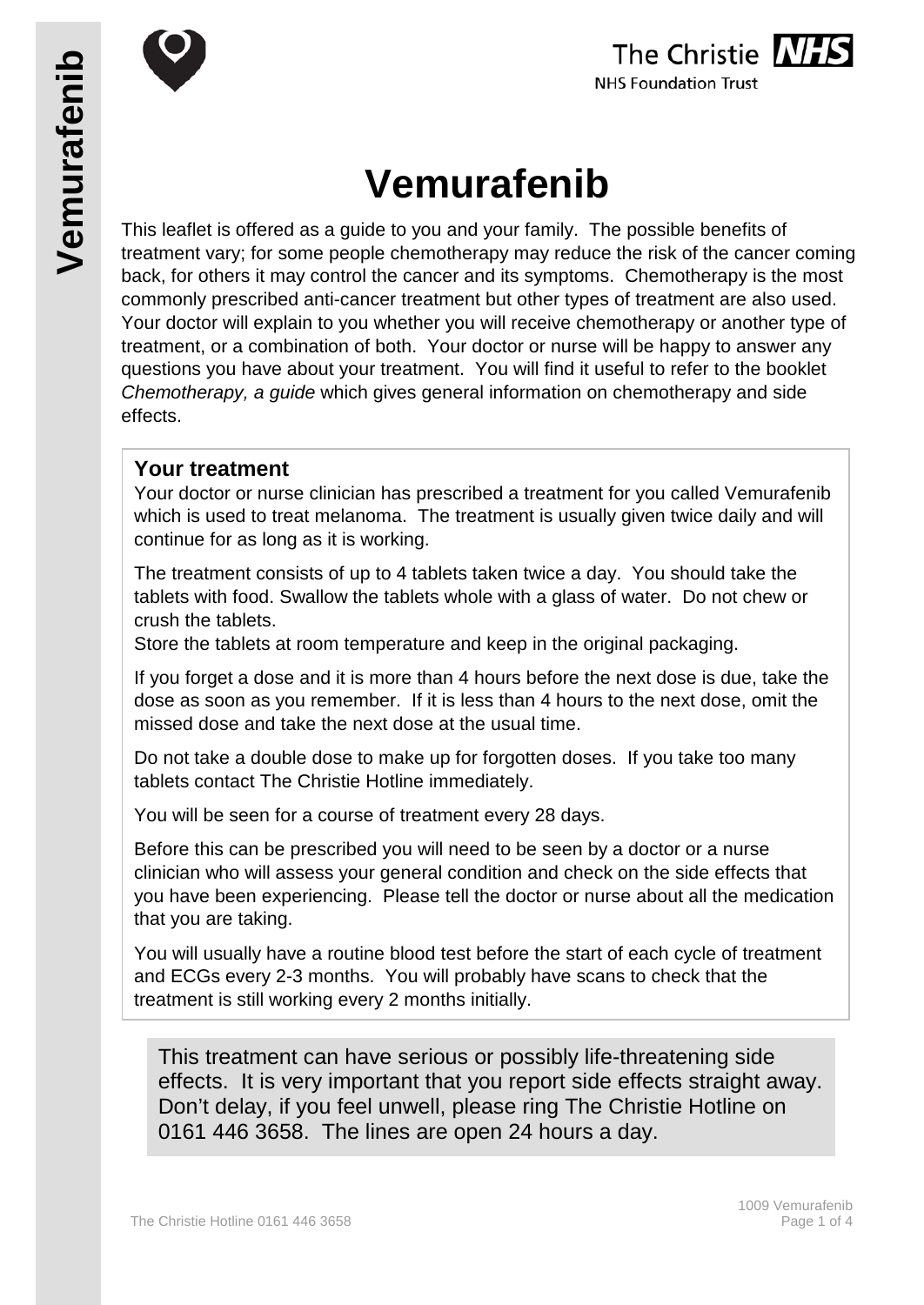#### **If you are taking any other medicines…**

It is important to tell the doctor if you are taking medicines for any other condition such as high blood pressure. Some medicines can react with Vemurafenib (either weakening or strengthening the effect). So always tell your doctor about any other medicines or tablets you are taking.

# **Possible side effects**

Chemotherapy can cause many different side effects. Some are more likely to occur than others. Everyone is different and not everyone gets all the side effects. Most side effects are usually temporary, but in some rare cases they can be life-threatening. It is important to tell your hospital doctor or nurse about any side effects so they can be monitored and, where possible, treated.

#### **Common side effects (more than 1 in 10)**

#### • **Skin toxicity**

Sensitivity to sunlight: Vemurafib can cause your skin to burn very easily in daylight. You need to protect your skin as soon as you start treatment. Apply a high factor sunscreen regularly (UVB factor 50 UVA 5 star). Make sure all exposed areas are covered and use a lip balm.

Skin rashes: Skin rashes vary from person to person but may be itchy, painful or hot. Contact the hospital if the rash involves more than half of your body and/or it is uncomfortable and if you develop any blisters, peeling skin or mouth ulcers.

Dry skin: This occurs in the majority of people taking Vemurafenib. Ensure that you use plenty of moisturiser and add a moisturiser to your bath or shower.

#### • **Painful joints**

Some or all of your joints may become inflamed causing stiffness and sometimes pain. This can usually be treated with simple analgesics, but if you are still getting discomfort which is affecting your quality of life, let your medical team know.

#### • **Lethargy/Fatigue**

Vemurafenib may make you feel tired and lacking in energy. It can be frustrating when you feel unable to cope with routine tasks. If you do feel tired, take rest and get help with household chores. If necessary take time off work. Gentle exercise such as walking can be beneficial.

#### • **New skin cancers**

Some patients on Vemurafenib have developed skin lesions, some of which have been a non-serious form of skin cancer called a squamous cell cancer. These can be easily removed and are not likely to cause problems in the future. Let your medical team know if you develop any new skin lesions.

#### • **Alteration in kidney and liver tests**

Your blood tests will be monitored by the medical team and you may need to interrupt the treatment for a short while if the test results become abnormal as a result of the treatment.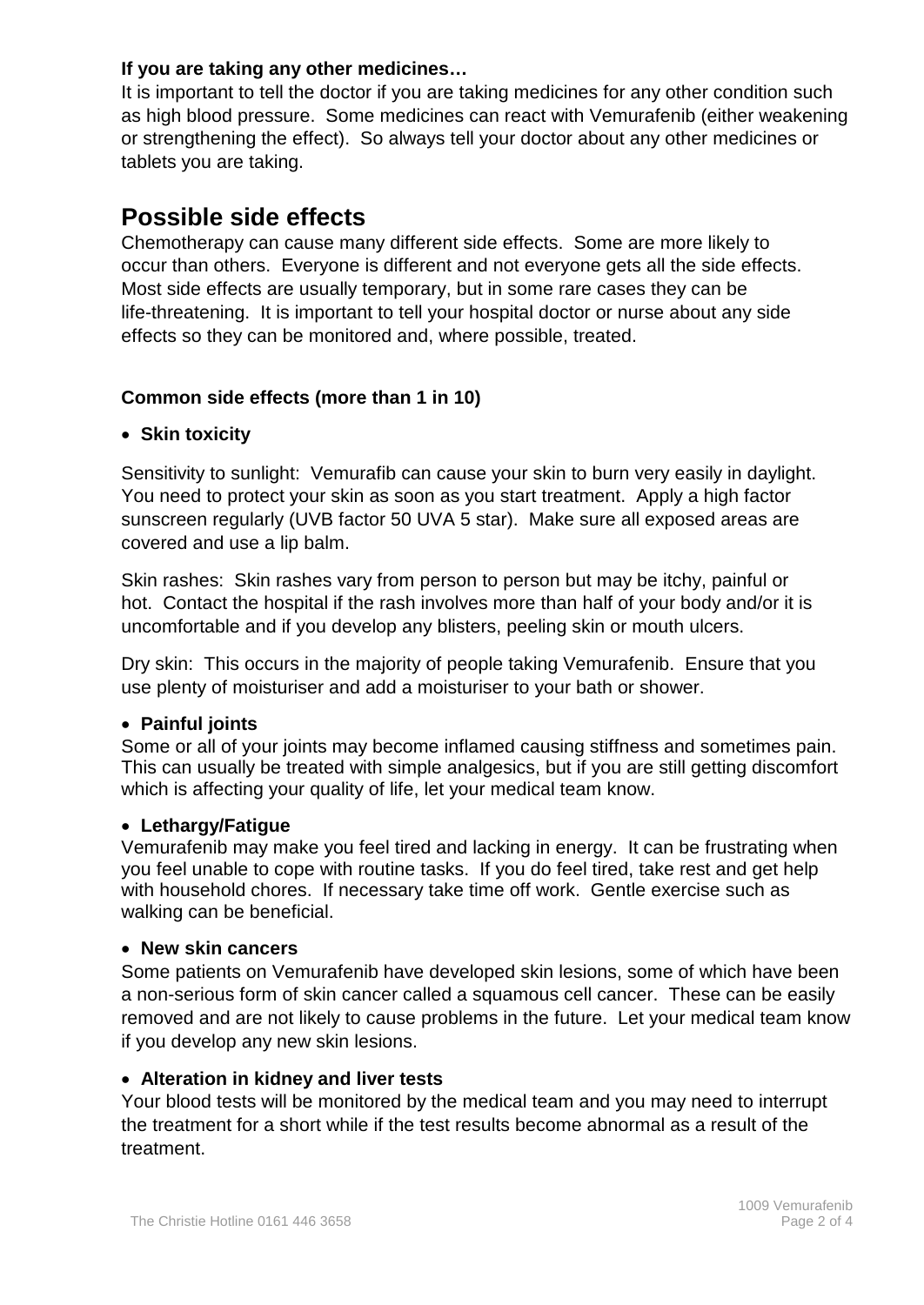#### **Uncommon side effects (less than 1 in 10)**

#### **Increased risk of serious infection**

You are vulnerable to infection while you are having chemotherapy. Minor infections can become life-threatening in a matter of hours if left untreated. Symptoms of infection include fever, shivering, sweats, sore throat, diarrhoea, discomfort when you pass urine, cough or breathlessness. We recommend that you use a digital thermometer so you can check your temperature. You can buy one from your local chemist.

#### **If you feel unwell, you have symptoms of an infection or your temperature is 37.5ºC or above or below 36ºC contact The Christie Hotline straight away**.

#### • **Eye problems**

You may develop some inflammation or problems with your vision. If this happens, please contact The Christie Hotline.

#### **Serious and potentially life threatening side effects**

In a small proportion of patients chemotherapy can result in very severe side effects which may rarely result in death. The team caring for you will discuss the risk of these side effects with you.

# **Sex, contraception & fertility**

**Protecting your partner and contraception:** We recommend that you or your partner use a condom during sexual intercourse while you are having the course of chemotherapy. Vemurafenib is dangerous to unborn babies and this will also protect you and your partner from any chemotherapy drugs that may be present in semen and in the vagina. If you suspect that you may be pregnant please tell your doctor immediately.

**Fertility:** This chemotherapy may affect your ability to have children. Your doctor or nurse should have discussed this with you. If not, please ask them before you start treatment.

## **Late side effects**

The long term possible side effects of treatment with Vemurafenib are not yet known. Please speak with your doctor if you wish to discuss this further.

However, there may be some late side effects for people who have been on this treatment for a number of years. Your doctor will discuss this with you.